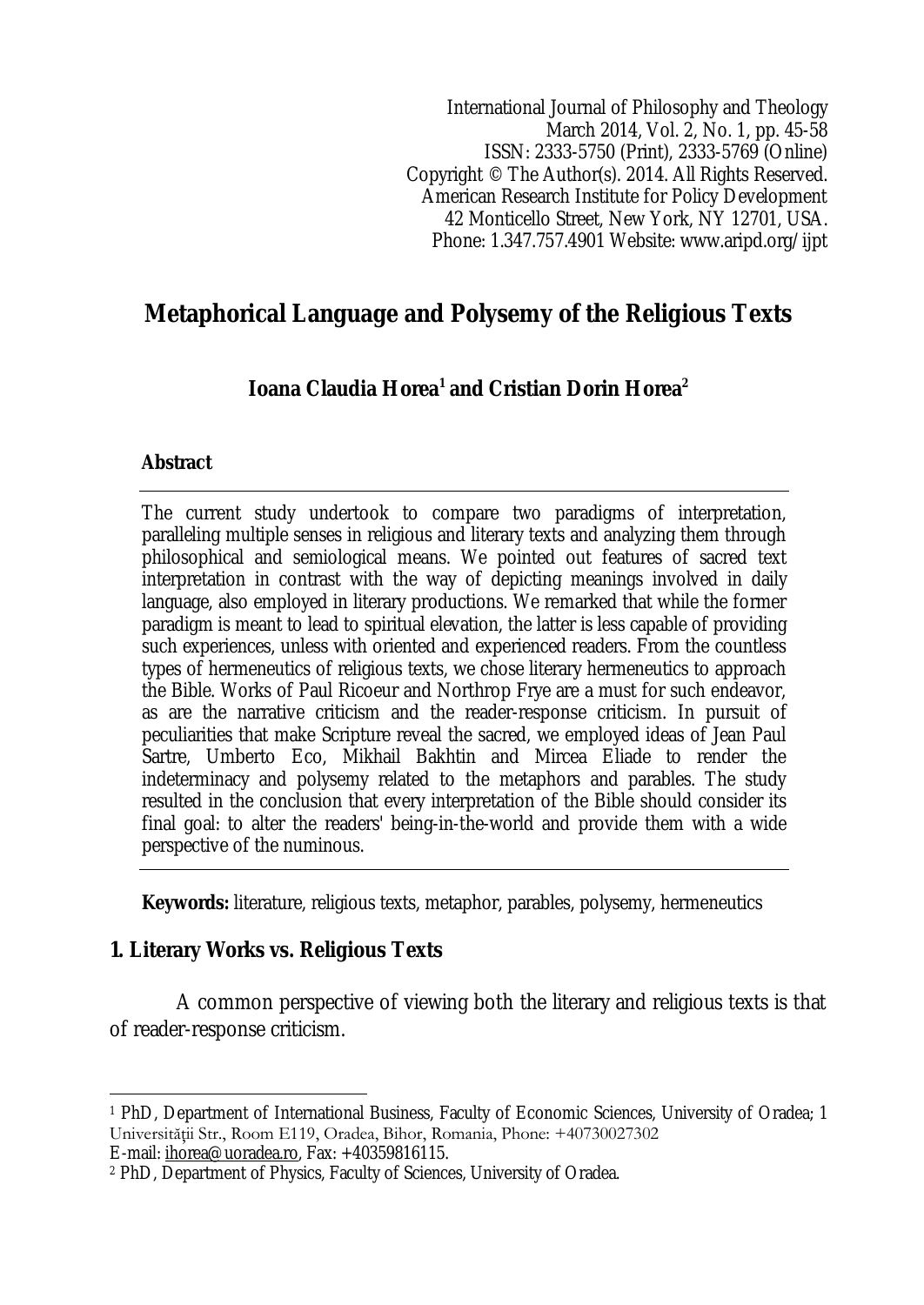The text is not an autonomous object with a determined, single way of understanding it. It is seen as a raw material in the production of the meaning which is created by the reader in the very process of reading. Thus, the meaning of a text depends on the reader's previous experiences and on the circumstances of the reading.

First, we need to focus on the relation between the reader and the author of the text. For literary texts, in *What is literature?*, Jean Paul Sartre (1949) pointed out that a sort of narrative agreement is necessary: the author sends an appeal – his literary work – to which the reader responds in a personal way. The appeal must contain a message, somehow flexible but with no endless possibility of interpretation. If the narrative world of the text does not resemble, at any point at all, his real life, the reader could reject the appeal. The authority given to the religious text by a devotee reader makes this agreement inherent. The need for multiple interpretative valences of such texts is triggered by the variety of the personal experiences of human beings. The religious text copes with the very intimate parts of the mind; thus, the Bible is seen by the devotee as a personalized letter written by the divinity to him: "God is mystically speaking to him *hic et nunc* via the divine scripture. Only the reader can interpret what it means for him when God tells him, 'Do to others what you would wish them do to you,' and it all depends on his life situation in that moment" (Evola, 2005, pp.14-15).

The authority of the texts depends on the renewal of the faith. Paul Ricoeur outlines the importance of the basic events narrated by the Bible: "The unconditioned trust would be empty if it weren't supported by the permanently renewed interpretation of the sign-events presented in the Scriptures, such as the Exodus in The Old Testament or the Resurrection in The New Testament. It is these events concerning liberation that unlock and reveal the very likelihood of my own freedom and thus becoming for me a word of God." (Ricoeur, 1999, p.122)

As Bakhtin notes, unlike everyday words, the word of the canon, "is located in a distant zone, organically connected with a past that is felt to be hierarchically higher. It is, so to speak, the word of the fathers. Its authority was already acknowledged in the past. It is a prior discourse.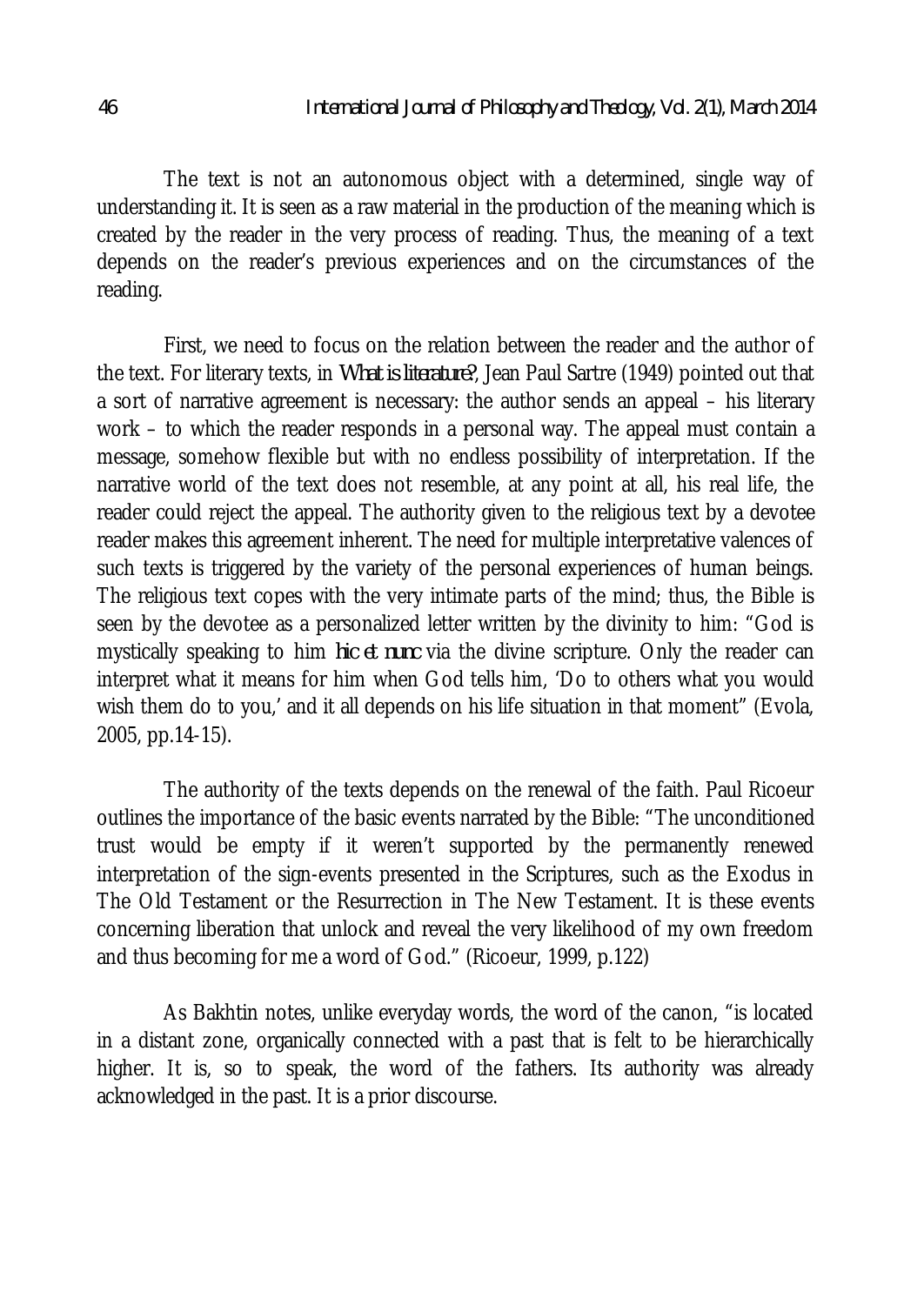It is therefore not a question of choosing it from among other possible discourses that are equal. It is given (it sounds) in lofty spheres, not those of familiar contact. Its language is a special (as it were, hieratic) language. It can be profaned. It is akin to taboo, that is, a name that must not be taken in vain." (Bakhtin, 1994, p.78)

As opposed to this power within the words of the religious texts, the everyday language seems to be at a lower level, the latter being incapable of leading us to religious experiences and unable to express the mystical ones, the dreams, the phantasms. These experiences, translated into the common, daily language, lose their essence, their immediacy; hence, a need for a special means of transmitting these experiences to other people. When this communication occurs we may speak of indirect communication.

What makes the difference between an ordinary, everyday life situation and the experience of what transcends it? In other place (Horea, 2013, p.72) we suggested that in the works of Mircea Eliade, there is a special interest for the signs with lots of meanings. He was concerned with the revelation of the sacred even in situations not connected with religion. Man belongs to a world in which each element is a potentially sacred element. Consequently, it is his task to search and recognize the multiple meaning which gives the object this special characteristic. Mircea Eliade (1959) himself even conceived a semiotic theory, starting from the Saussurian model and adapting it to his own philosophy, of phenomenological inspiration, upon sacred and profane.

In some of his exegetes' view points, this philosophy does not agree with semiotics: "The world of the signifieds is by definition, in Eliade's opinion, eternal, unchangeable, living prior and beyond semiosis, separated ontologically from the world of the signifiers. The profane observer does not have access to the world of the signifieds, he does not even know, actually, that under his eyes there is a semiosis going on, and supposing he could suspect something he would not make out what its signified is, he would only perceive an unstable signifier. The initiated, on the contrary, is the one who understands the semiosis, perceives the relation immediately established between the signifier of the natural, profane world and the sacred signified." (Alexandrescu, 1999, p.231)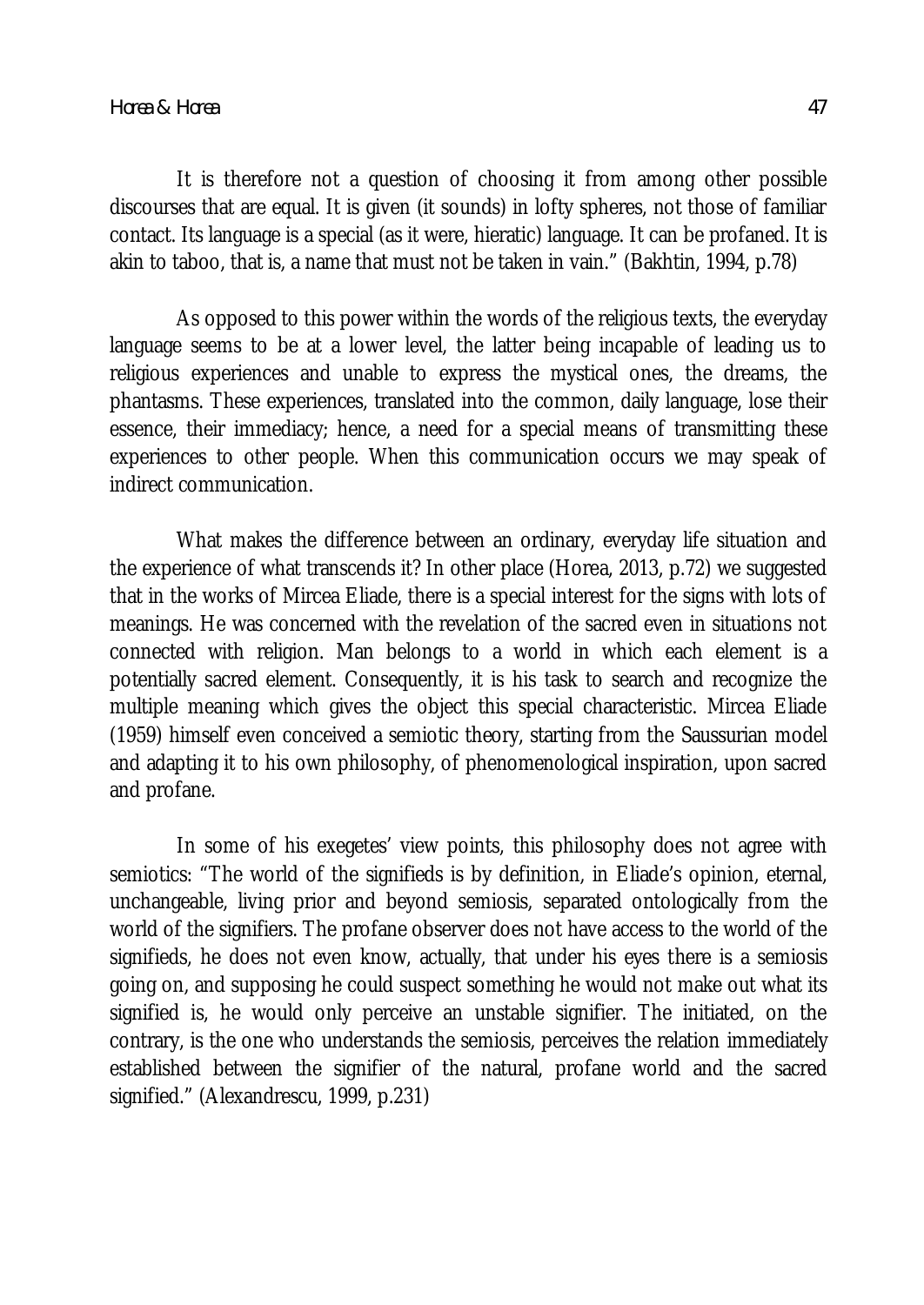In the Saussurian semiotics there are two possibilities: the semiosis does not take place (a case of indifference) or it occurs (a signified S corresponds to a signifier s) – this being the normal semiosis. The Eliadian semiotics has two more possibilities, as seen in figure 1, and it is only these extra variants that interest Eliade: more signifieds correspond to a signifier (this leading to a semiologic overflow) or a signifiers floats free (this representing the semiologic non-fulfillment). These two situations are relevant to Eliade as they are in connection with the sacred, the normal variants belonging to the profane semiosis. A similar view can be found with Alexandrescu (1999, pp.232-6).



Figure 1. Semiosis with Eliade

For the historian of religions, what proved to be an attention booster was that semiotic overflow as it foresees and sheds light upon the manifestation, the irruption of the sacred into the profane, while the semiotic indifference characterizes the modern man that has grown incapable of recognizing let alone understanding a sign, and the semiotic non-fulfillment would represent a sort of forgetting process this man suffers from, an amnesia, still curable, a partial fall by sliding towards the profane.

As a consequence, the sacred signified cannot be expressed, named, as such an act would transform it into profane. On the diagonal of the sacred, the signified will remain untouched either because of the overflow or of the non-fulfillment, lack of comprehension. Much in the same way, including a multitude of significances, and directly claiming the fact they signify something but without disclosing exactly what, covering in mystery that particular signified, Eliade's short stories will mean more than the sum of signifiers perceived, more than their strict literary sense.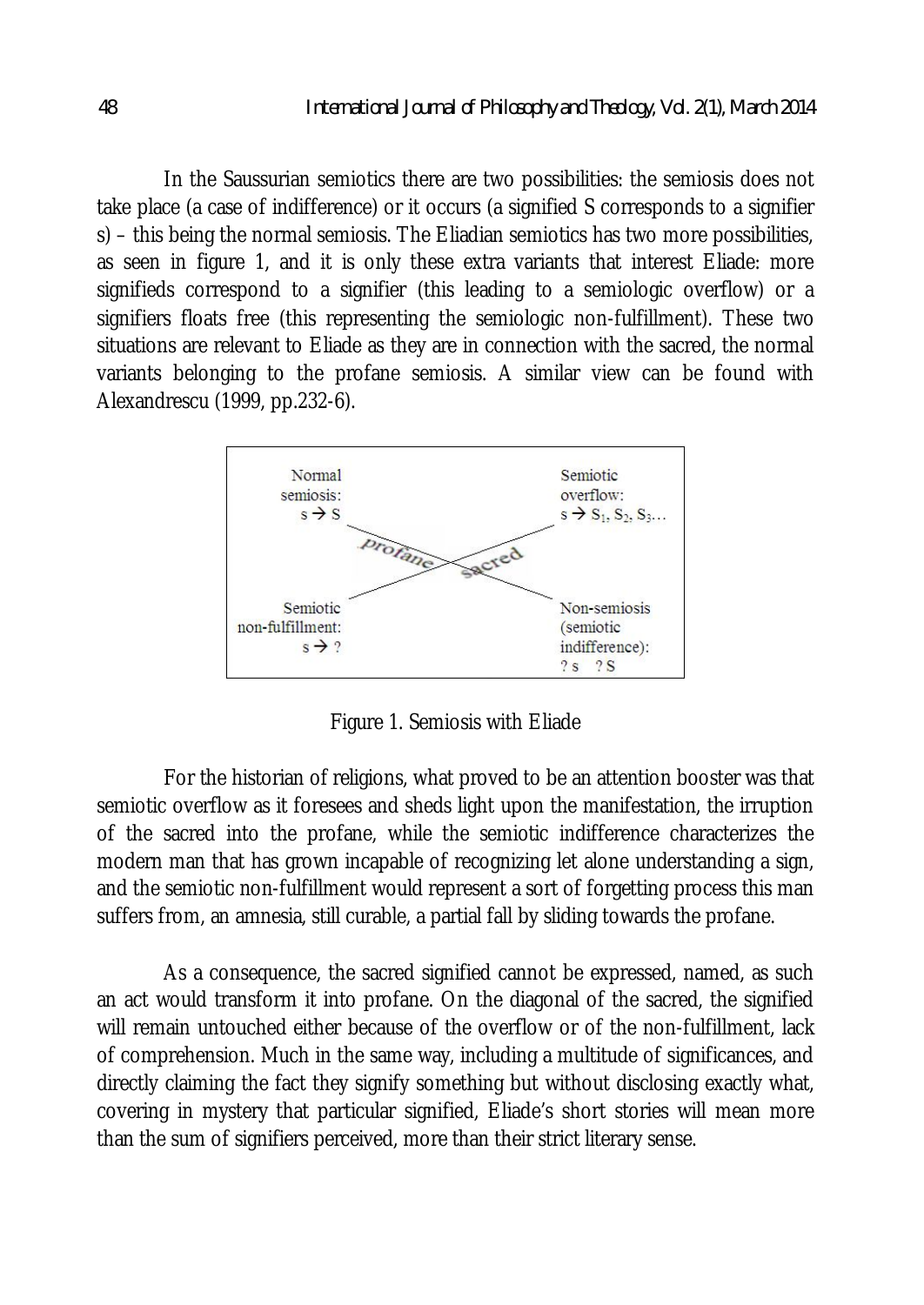#### **2. Metaphorical Language of Religious Texts**

Extension of meaning being so important, first we must turn our attention to means of non-logic connections such as the metaphors. The similarity of the two terms connected by the metaphor can be seen as a function that creates a relation between an element of the real world, the direct and easily comprehensible one, and a somewhat more complex element, implied for the powerful image its occurrence shall render in the context. Namely, the latter becomes a peculiar representation of the former. In Thomas Luckmann's view (1967, p.60), this process of metaphorical transposition is one of the processes involved in describing the sacred: "The linguistic articulation of a sacred cosmos, however, rests upon what we may term the symbolic potential of language which appears in the personification of events, the formation of divine names, the construction of 'different' realities by *metaphorical transposition*, and so forth" (Knoblauch 1999, p.91). Some have argued that it is not the use of metaphors proper, – these are not so frequent in the Bible – but the involvement of a way of symbolizing, the one that creates the process of describing a sacred world (Cording, 2002, p.161).

The relation between the terms of a metaphor is based on a subjective experience. This leads to an ambiguity of the metaphor. It cannot express the inner life of a human, but it can provoke the reader to search the way to similar experiences. These experiences assimilated emphatically by the reader are important in the sense that his *Weltanschauung* is modified and even reconstructed. In the confrontation between the world of the text and the world of the reader, Paul Ricoeur (1995, p.47) emphasizes the power of the metaphor to re-describe the real world: "I came to say that metaphorical and narrative statements, taken in hand by reading, aim at refiguring reality, in the twofold sense of *uncovering* the concealed dimensions of human experience and of *transforming* our vision of the world. ... refiguring seemed to me .... to constitute an active reorganization of our being-in-the-world, performed by the reader following the invitation of the text." (Laughery, 2000, p.163)

According to Northrop Frye, in the reading of the biblical text there is a distinction between the events related and understood at a primary level – an ordinary story called *Weltgeschichte* – and the more meaningful story – the sacred story or *Heilsgeschichte* – whose comprehension is the ultimate goal of the Bible (Frye, 1993, p.37).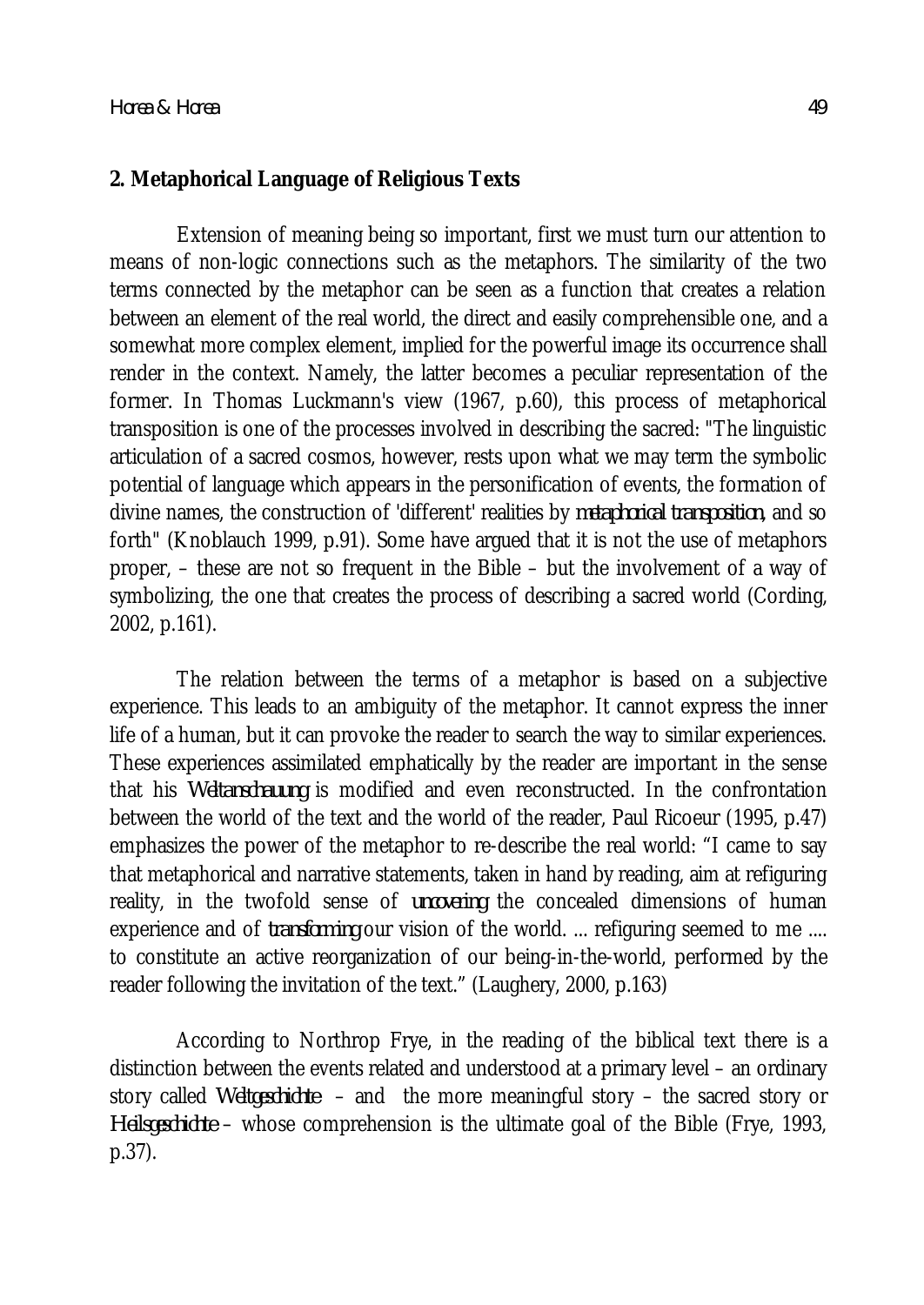In his book, *The Great Code*, Frye (1981, p.137) also suggests an understanding of the Bible as a "radically metaphorical" mediating presence: "The Bible ... is not a book pointing to a historical presence outside it, but a book that identifies itself with that presence" (Harrisville, 1995, p.211).

The revealing of the sacred is due to the power of the metaphors and of the exemplary stories that touch us in the deepest corners of the mind. Frye uses the word of kerygma to express this extraordinary capacity of the myths of New Testament: they "become what the literary myths can't, myths we live by; its metaphors become, as purely literary metaphors cannot, metaphors to live in. This transforming power is sometimes known as kerygma or proclamation." (Frye, 1993, p.39).

Frye argues that the kerygma is based on metaphoric language because only the myth and the metaphor can teach us the spiritual mode of living and it can detach us from the real world, a world of demonstrations and arguments. The metaphorical phase was the first stage in the development of language when humans used a figurative language that described reality more efficiently. The origin of the metaphors of the biblical texts is to be sought in this primary form of language.

Nevertheless, the archaic, prehistoric man – a landmark and reference point for Eliade – who does not conceive to live otherwise but as a *homo religiosus*, always resorting to rituals, tries thus to accomplish this *coincidentia oppositorum* in order to restore the cosmic unity, integrating himself in it, endowing his existence with realness.

The sacred time, in opposition to the profane one, is the time into which the religious man dives, in rituals, which he periodically resorts to, at essential moments in life or at well established intervals (in accordance with the cosmic cycles). It is a mythical time, a continuous present in which man exceeds his limits, the human condition, in which the primordial, exemplary deeds of the dogs are repeated, it is a locating in the fabulous time of the origins, of the creation of the Universe. These divine model-gestures are preserved by the sacred histories of the events at the beginnings of Time, the myths.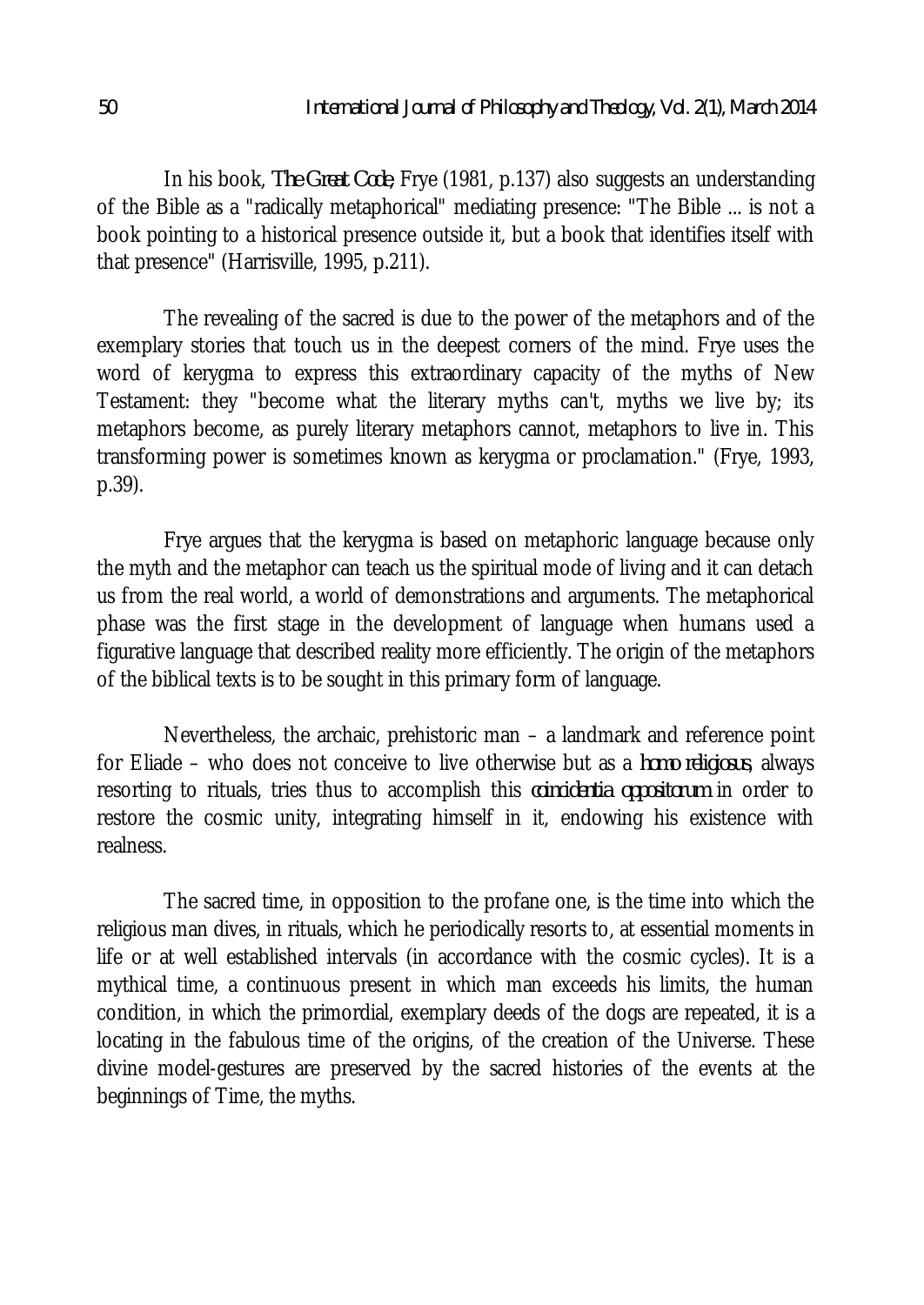The moment of the origins constitutes and archetype, people repeating the words and the gestures expressed in a significant time (*illo tempore*), when the Universe was born. It's a golden age when people, mythical heroes and gods lived in harmony. But there was a moment of desacralization, of the birth of passing and sufferance, having as a result the nostalgia for the lost state of beatitude, the attempts to recall that time representing genuine initiations.

The sacred being an element in the structure of the consciousness, the lack of religiosity means an estrangement from the own essence, thus the modern man, who refuses the transcendent, to whom the only real existence is that of the human history (lacking the sacred one), to whom the sacred is an obstacle in the way to his freedom, is lost in a profane world. The torments of the desacralised man have not ceased to manifest themselves and certain elements keep the relation to the sacred indestructible; the man partakes in the cosmic rhythm, the dream and the art are ways out from the profane time.

There is one preoccupation that always marked Mircea Eliade's works: how the ideas comprised in them will be perceived. They permanently incite to searches, the ultimate goal being the awaking of the religious consciousness of the modern man, which would provide him with a wide range of initiations, the latter existing, according to the scholar, in any life no matter how obscure or profane. As an edifying example in this respect, Eliade disseminates to us the way found by the Indian philosophy, the way of a ritual death and a mystical birth: "The perspective of a profane existence is false: and that, for a double reason: the desacralised life is sufferance and illusion and, on the other hand, none the final problems could the solved from the perspective of such a life … they are insolvable problems of the current human condition; in other words, they are 'mysteries' for any unleashed intelligence […]. If we want to reach the comprehension of these 'mysteries', we have to grow to another way of being, for this purpose being forced to first 'die' from this life and sacrifice the personality born in temporality and created by history. The ideal of Yoga […] is to live in an 'eternal present', beyond Time." (Eliade, 1993, p.309)

The sacred, as a fundamental attribute of religiousness, does not allow definitions, psychological, philosophical interpretations etc., as these would cause the loss of significance, of the essence of the sacred: "All these dreams, myths, nostalgias … do not allow themselves to be exhausted by a psychological explanation.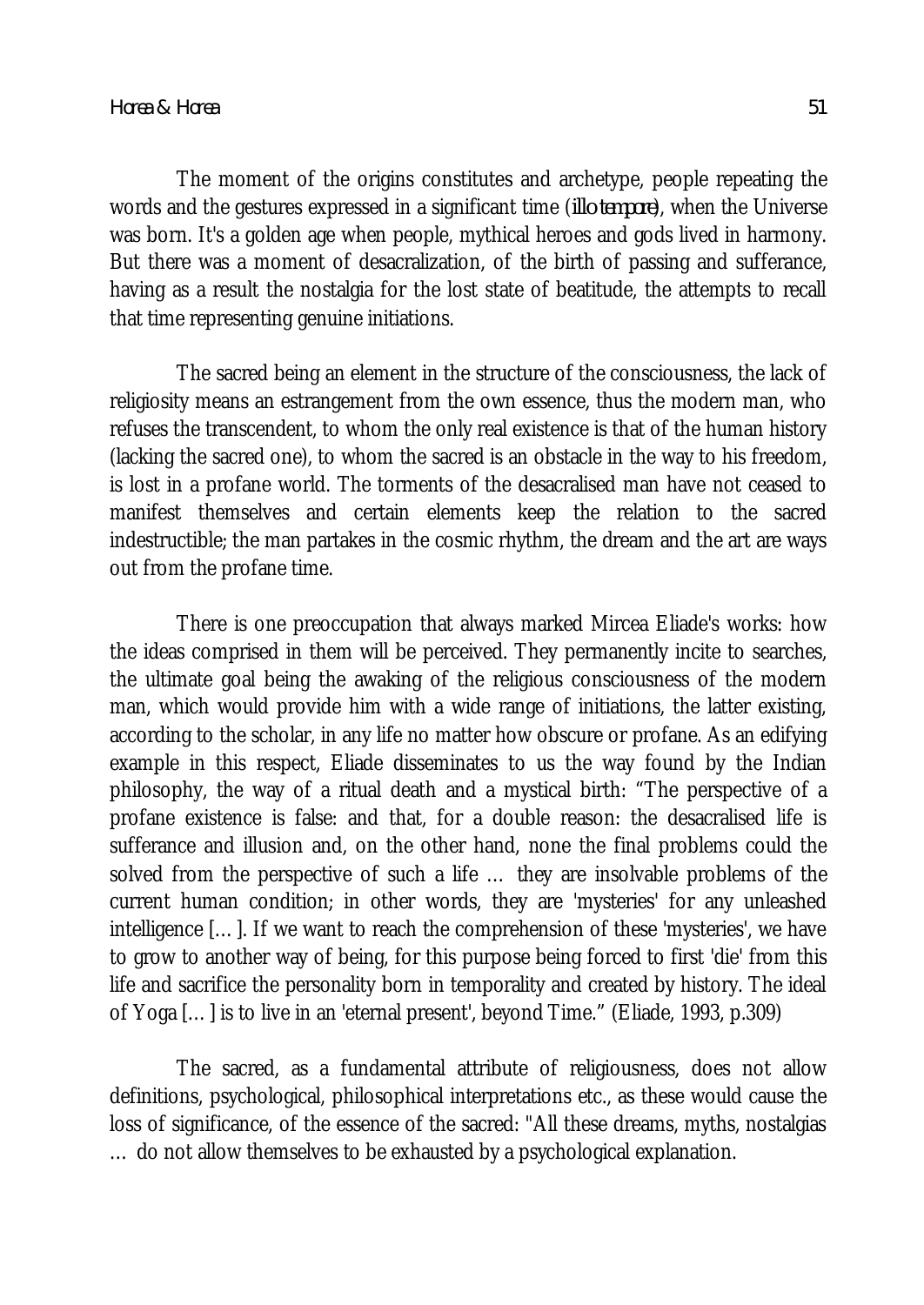There always subsists a nucleus irreducible to explanation and that something irreducible reveals us maybe the real position of man in Cosmos, which is not just a historical one" (Eliade, 1964, pp. 11-12).

The sacred is manifest in the empirical reality (that is in something different from itself, a profane object) by the so called hierophanies, which cause a rupture between the space and the usual time; moreover, these 'irruptions' (in whose absence man would have no contact with the sacred) reveal the existence of a fixed point, a centre of the infinite and meaningless world. The sacred belongs to another level of reality, but, paradoxically, through hierophany, this absolute reference point is limited and made relative, an aspect not at all discordant, because divinity is always perceived as a totality of attributes, a sum in which the contraries coincide: "a sacred object, being, divine gesture – i.e. transcending this world –, still continuing to remain what they had been by that moment: an object, a being, a gesture; participating to the world and transcending it at the same time" (Eliade, 1998, p.260).

A common element from which both the Eliadian theories, which the writer implemented in his fantastic short-stories, and the semiotic ones, revealed in Eco's novels (the search to reveal a secret, a hidden plan), derive, would be the following explanation of the search for the sacred, for the exotic in the profane world, exposed by Eco in *The Limits of Interpretation*: "The truth is something around which we have lived since the beginning of time, it's just that have forgotten it. As long as we forgot it, somebody must have kept it for us and we are incapable of comprehending his words anymore. This wisdom has thus to be exotic. Jung explained to us that when a certain divine image has become too familiar, it has lost all mystery and we have to address to the images of other civilizations as it is only the exotic symbols that preserve an aura of sacred." (Eco, 1996, p. 48)

## **3. Polysemy of the Jesus' parables**

Besides the multiple layers of a single word or expression forming a metaphor, the equivoque can be further developed in the form of a story with no determined meaning: the parable, a literary form which is also found in the Bible, in the so-called Parables of Jesus. J. D. Crossan (1977, p.106) relates the parable with the paradox: "Polyvalent narration, ... that is, a paradox formed into narrative so that it precludes canonical interpretation and becomes a metaphor for the hermeneutical multiplicity it engenders.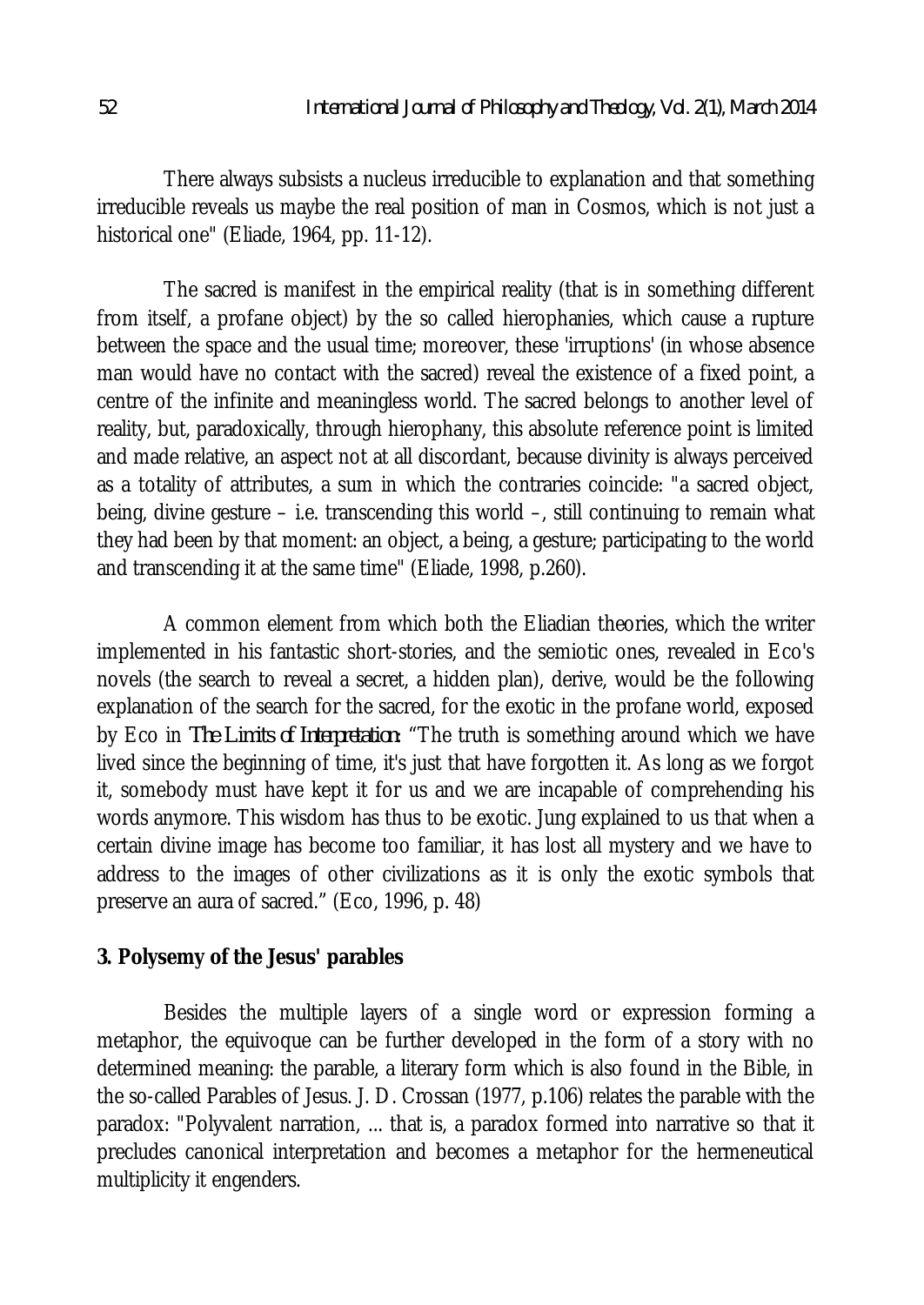I would like to retain the term parable for this most profound and disturbing form of story" (Laughery, 1999, p.147).

Frye argues that "the metaphors are paradoxical and again we suspect that it is, probably, within the paradox solely that there are words which give us everything they can possibly do" (Frye, 1993, p.38).

The Holy Word is a paradoxical one: it is based upon reality but it is much more. It can be associated with Rudolf Otto's notion of *Ganz Andere* (or Wholly Other). In this respect, we can note Eliade's view of the sacred: "By manifesting the sacred, any object becomes something else, yet it continues to remain itself, for it continues to participate in its surrounding cosmic milieu. A sacred stone remains a stone; apparently (or, more precisely, from the profane point of view), nothing distinguishes it from all other stones. But for those to whom a stone reveals itself as sacred, its immediate reality is transmuted into a supernatural reality." (Eliade, 1959, p.12).

To teach someone how to recognize the sacred is a difficult task that involves the unfamiliar and contradictory paradoxical thinking. Crossan gives an example of such teaching of Jesus: "I will tell you, it says, what the Kingdom of God is like. Watch carefully how, and as I fail to do so and learn that it cannot be done ..., the more magnificent my failure, the greater my success" (Crossan, 1979, p.120).

The unusual situations are introduced upon a realistic background and we should be aware in order to accept the unexpected turns: "We are persuaded to accept the story as a slice of real life. In the biblical parables everything is in accordance with nature and life. The events noticed are carefully rendered, the characters' actions are in consonance, even if we find them surprising ... But in order to accept this surprise of the being in real life one needs an eye capable of being surprised" (Popescu, 2006, p.165). This quality is acquired following a sort of initiation.

For Crossan (1977), the polyvalence of the parables leads to indetermination and this induces the idea that there is no absolute interpretation. The void of meaning is a negative feature of the parables: one can interpret forever, without an orientation, being lost in a hermeneutic labyrinth with no centre.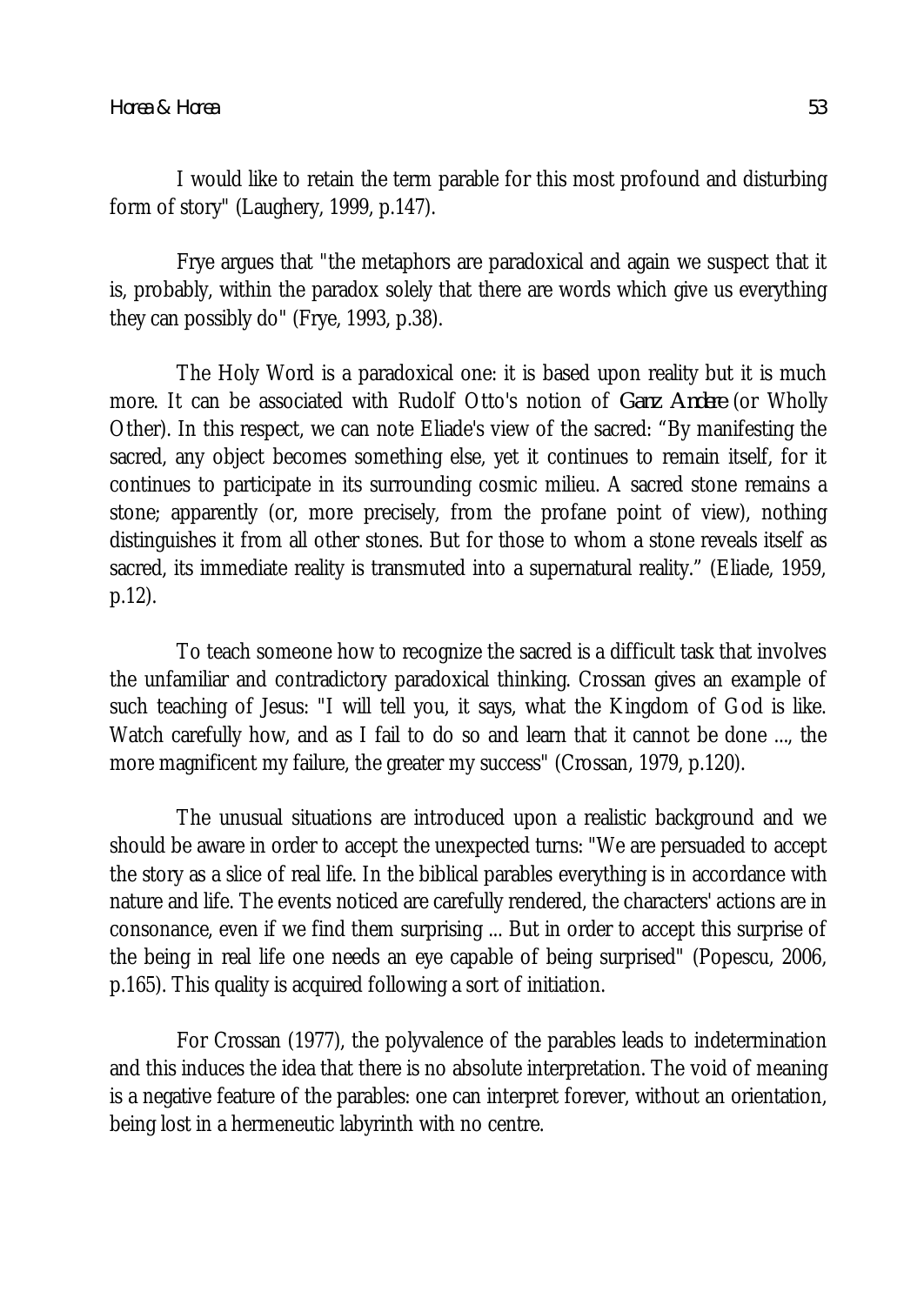Eco explained that the more polyvalent, metaphorical and symbolic our language, the closer it is to accomplish that *coincidentia opositorum* – moment when, paradoxically, everything connects to everything, because of that infinite glide of the meanings: "In the attempt to look for an ultimate meaning impossible to reach, an imminent glide of the meaning is accepted. A plant is not defined by morphological and functional features but on the basis of its resemblance even partial with another element of the cosmos. If it vaguely resembles a part of the human body, the plant makes sense as it reminds of the body. But that part of body is at its turn significant as it reminds of a star; this means something as it reminds of a musical scale and this last one is again as resembles a hierarchy of angels and so on infinitely." (Eco, 1996, p. 49)

Sartre also, in his theory on *tout se tient* (1952), explains the chain relation that can be established between everything and anything, just by finding the right path, the linking chain units.

On the other hand, man has always searched for explanations of the incomprehensible phenomena, since he realized that each thing hides a certain "initiatory secret", and the enigmas, the cryptic, the meanings at the limit of his comprehensiveness have always got to him, challenged him to search. Following this way of the drift of senses – called by Eco unlimited semiosis -, a partial revelation of theses secrets will be reached, but at the same time it will become obvious that this revelation will do nothing else but drive to another secret, deepen the mystery more, leading, in a vertigo of signs that one by one demand decryption, towards a great ultimate secret of the "hermetic initiation" – this proving to be in the end the exact idea that "everything is secret" (Eco, 1996, pp.49-50). The same theory could be found with Mircea Eliade (1959), in whose opinion the ultimate truth cannot be revealed, is not bound for us, is unavailable for the profanes. With Eco as well, the secret hides everything that is more profound and more relevant, that is why there occurs the error that any mysterious thing is essential. Intrinsically scared of remaining surrounded by incomprehensible things, he always tries to decode, to elucidate, but, as he proceeds, the unknown is amplified.

This reminds us of the classical paradox of knowledge. The greater one's sphere of knowledge, the easier one becomes aware of its limitation. The explanation is as simple as it is plausible.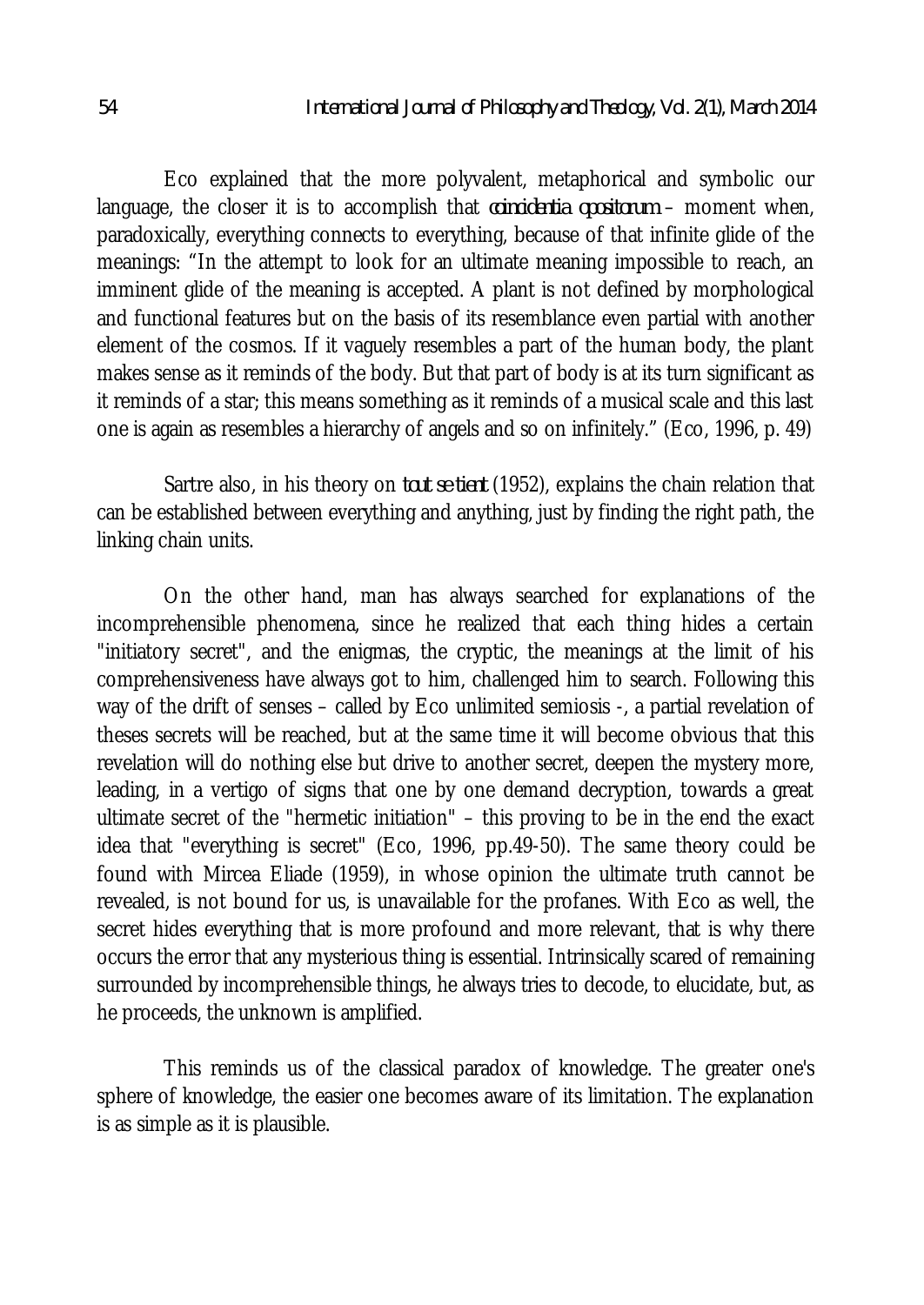Considering the interior of the sphere as representing the things known, the side of knowledge, and the exterior as the unknown, a dark zone, it can be noticed, as seen in figure 2, that the bigger the sphere – the more knowledge added, accumulated – the more extended the surface of contact with the exterior, resulting in threatening perception of the unknown as larger, more and more expansive.



Figure 2. The knowledge spheres

Northrop Frye is not so pessimistic and for him the lack of explicit meaning is a positive feature of the parable. He considers that the parable starts to communicate only when we heard it and we felt that we had exhausted its explicit meaning. "From this explicit meaning, it [the parable] begins to amplify up to the farthest mysteries which it expresses and clarifies but does not «utter»". (Frye, 1993, p.119).

For Paul Ricoeur, the parables are full of meanings and the failure to reach an absolute interpretation is a starting point to reveal there is a surplus of meaning. It has become a verified fact that much more is meant than the parable's normal situational context delivers (Laughery, 1999, p.149). Ricoeur also emphasizes that the meaning in the first level of interpretation – the historical one – must not be neglected: "Nothing is said about God, about the human being, about the relation between them, unless first passing it through the act of gathering the legends and the isolated sagas and that of rearranging these in significant sequences in order to link them in a unique story, centered on a core event which has at the same time a historical importance and a kerygmatic dimension." (Ricoeur, 1999, p.113)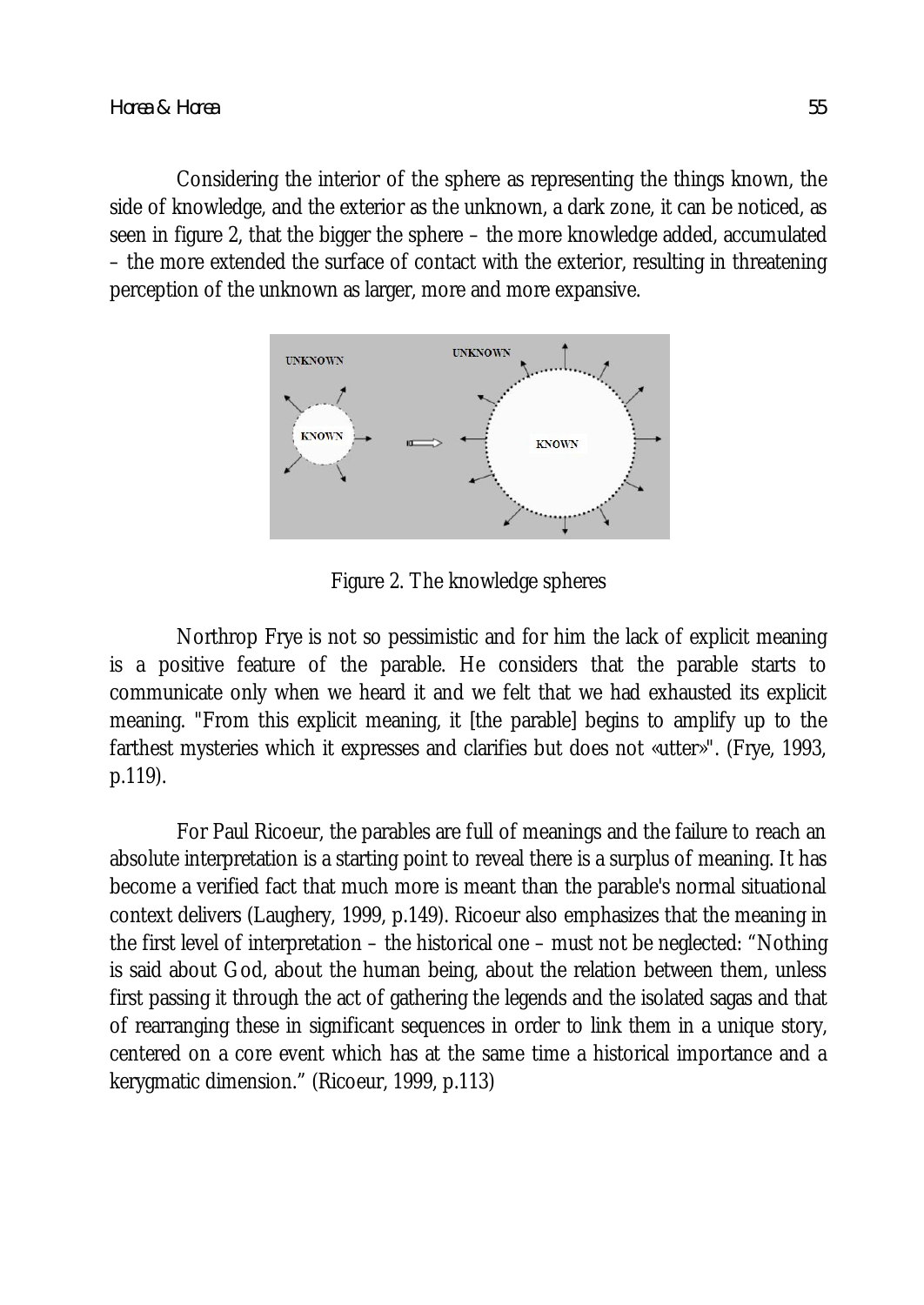The multiple possibility of interpreting a text may lead to arbitrariness or to endless reinterpretations. In the search for the limits of interpretation of the parables, we can follow, for instance, Frye's ideas: for an interpretation to become valid, it needs a community's validation, in the most cases this being the religious community.

From the literary interpreter's view, Eco's opinion can be employed: the meaning of the text is that there is no explicit meaning. It's hard to describe the Whole, the Absolute, without linguistic tools that approach the idea of *coincidentia oppositorum*: " Neoplatonic Christian thought will try to explain that we cannot define God in clear-cut terms on account of the inadequacy of our language. Hermetic thought states that our language, the more ambiguous and multivalent it is, and the more it uses symbols and metaphors, the more it is particularly appropriate for naming an Oneness in which the coincidence of opposites occurs." (Eco, 1990, p.151)

The experience of trying to understand the Scripture transforms us from passive readers to active participants, not only observers of the mysteries the Bible speaks about. It is a process of passing over the limited image of the world that the common sense taught us. After that, being exposed and vulnerable, leaving behind the image of a God made from our needs and desires, we can start receiving the message of the Bible, having in front of us interpretational gaps to fill in. In other words, as Frye noticed in his *Words with Power* (1990, p.313), we "try to clear a space in which we can experience the "double vision" for which the Bible prepares us: the recognition of our own limits of understanding; and, after that, "perhaps the terrifying and welcome voice" that "annihilate[s] everything we thought we knew, and restore[s] everything we never lost" " (Cording, 2002, p.168).

## **Conclusion**

The religious text can, as well as cannot, be read as any other text. The tension between the two ways of acknowledging these texts seems to be productive. This conflict is due to the openness of the metaphors when confronted with the narrative forms that have a closed structure. Also, the metaphor unifies the subject and the object that logic and common sense separate.

For Frye, the polysemy of the biblical texts implies that they form a myth "transformed from the kind of story we can construct ourselves to a spiritual story of what has created and continues to re-create us" (Frye, 1993, p.110).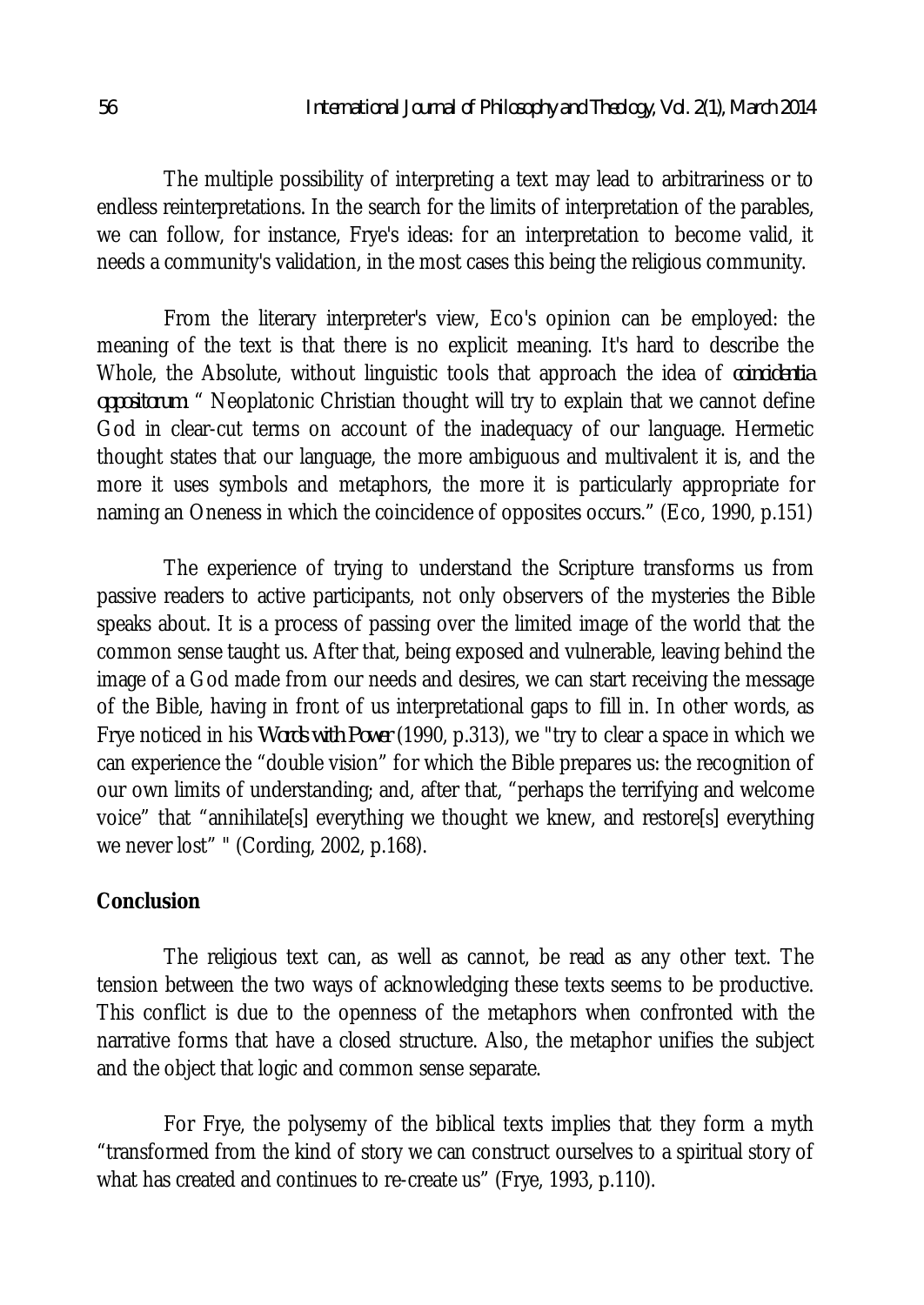The task of the parable is to disclose the tools needed to understand the unconventional world of the sacred: the paradoxical thinking, the view of the individual as part of the general, but also of the general as part of the individual. The endless power of the Biblical truth, which is unlimited and manifolded, is revealed in the biblical narratives. They are exemplary stories that edify us about what unifies our fragments of everyday life and therefore create a permanent "mirror of perfection": "The characters of the stories represent roles to be filled by the reader, and they represent *exempla*. What is read needs to be studied, repeated, memorized, and applied to one's personal life constantly, thus becoming an absolute mental space which will be present during everyday life activities. This is a teaching to be applied to one's life, to be meditated, and to be given life through one's actions, thoughts and words." (Evola, 2005, p.14).

#### **References**

Alexandrescu, Sorin. (1999). *Privind înapoi, modernitatea*. Bucharest: Univers.

- Bakhtin, Mikhail.(1994). *The Bakhtin Reader*. Ed. Pam Morris. London: Edward Arnold.
- Cording, Robert. (2002). The *Something More* in the Bible: A Response to Robert Alter, David Gay, and Michael Dolzani. *Semeia,* 89, 155-169.
- Crossan, J. D. (1977) A Metamodel for Polyvalent Narration. *Semeia,* 9, 105-147.
- Crossan, J. D. (1979). *Finding is the first Act: Trouve Folktales and Jesus' Treasure Parables*. Philadelphia: Fortress.
- Eco, Umberto. (1990, March 7-8). Interpretation and Overinterpretation: World, History, Texts. *The Tanner lectures on human values*. Clare Hall. Cambridge University.
- Eco, Umberto. (1996). *Limitele interpretării*. Trans. Ştefania Mincu and Daniela Bucşă. Constanța: Pontica.
- Eliade, Mircea. (1992). *Istoria credinţelor şi ideilor religioase*. Trans. and Afterword Cezar Baltag. Bucharest: Stiințifică.
- Eliade, Mircea. (1964). *Le chamanisme*, Paris: Payot.
- Eliade, Mircea. (1998). *Memorii (1907-l960).* 2nd ed. Revised and index Mircea Handoca, Bucharest: Humanitas.
- Eliade, Mircea. (1959). *The Sacred and the Profane. The Nature of Religion.* Trans. Willard Trask. New York: Harcourt, Brace & World, Inc.
- Eliade, Mircea. (1993). *Yoga. Nemurire şi libertate*. Trans. Walter Fotescu, Bucharest: Humanitas.
- Evola, Vito. (2005). Cognitive Semiotics and On-Line Reading of Religious Texts. A Hermeneutic Model of Sacred Literature and Everyday Revelation. *Consciousness, Literature and the Arts* 6.2, 1-17.
- Frye, Northrop. (1981). *The Great Code*. New York: Harcourt Brace Jovanovich.
- Frye, Northrop. (1990). *Words with Power: Being a Second Study of "The Bible and Literature."* New York: Harcourt Brace Jovanovich.
- Frye, Northrop. (1993). *Dubla viziune. Limbaj şi semnificaţie în religie*. Trans. I. Stanciu, A. Sasu. Bucharest: Editura Fundației Culturale Române.